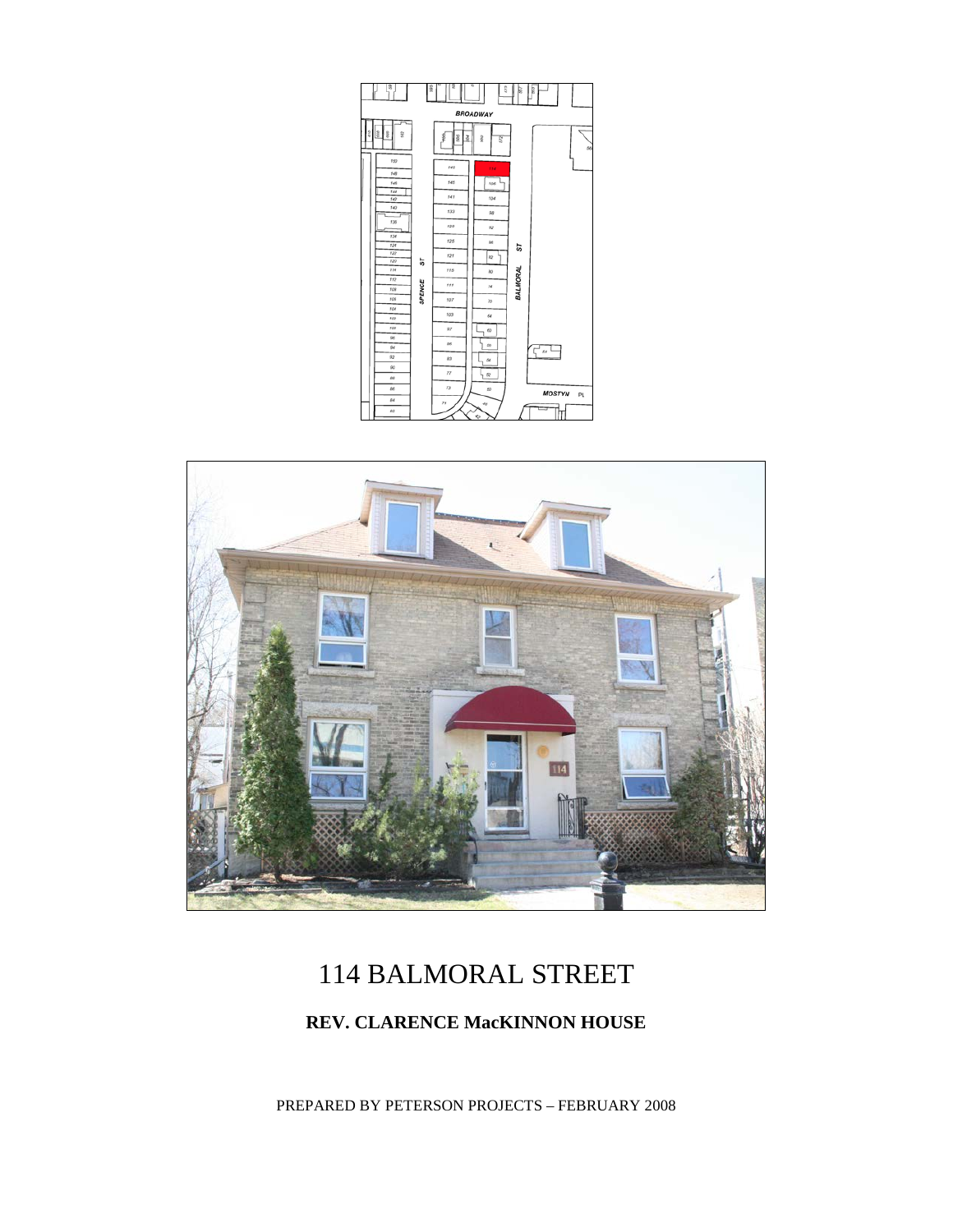

## 114 BALMORAL STREET **REV. CLARENCE MacKINNON HOUSE**

**Date of Construction:** 1907 **Building Permit:** 571/1907 **Architect:** Horwood, Victor William **Contractor:** Northern Construction Company

#### ARCHITECTURAL INTEREST:

One of the more unique façades in the downtown is this small, three-storey brick building

This 2½-storey home features 38.1-centimetre solid buff-coloured brick walls on a raised rough-cut stone foundation and its footprint measures 11.0 metres square. Final cost of construction was \$6,700 and included  $45,000$  bricks and [1](#page-6-0)5 cords of stone.<sup>1</sup> Evidence on the building's exterior suggests a porch running along the front (east) of the building and wrapping around onto its south façade was part of the original design. It is unknown when this element was replaced by the present modestly projecting entrance. Brick lain to resemble quoins accent the corners of the front façade. The building is covered by a bellcast hip roof with windowed hipped gable dormers on all four slopes.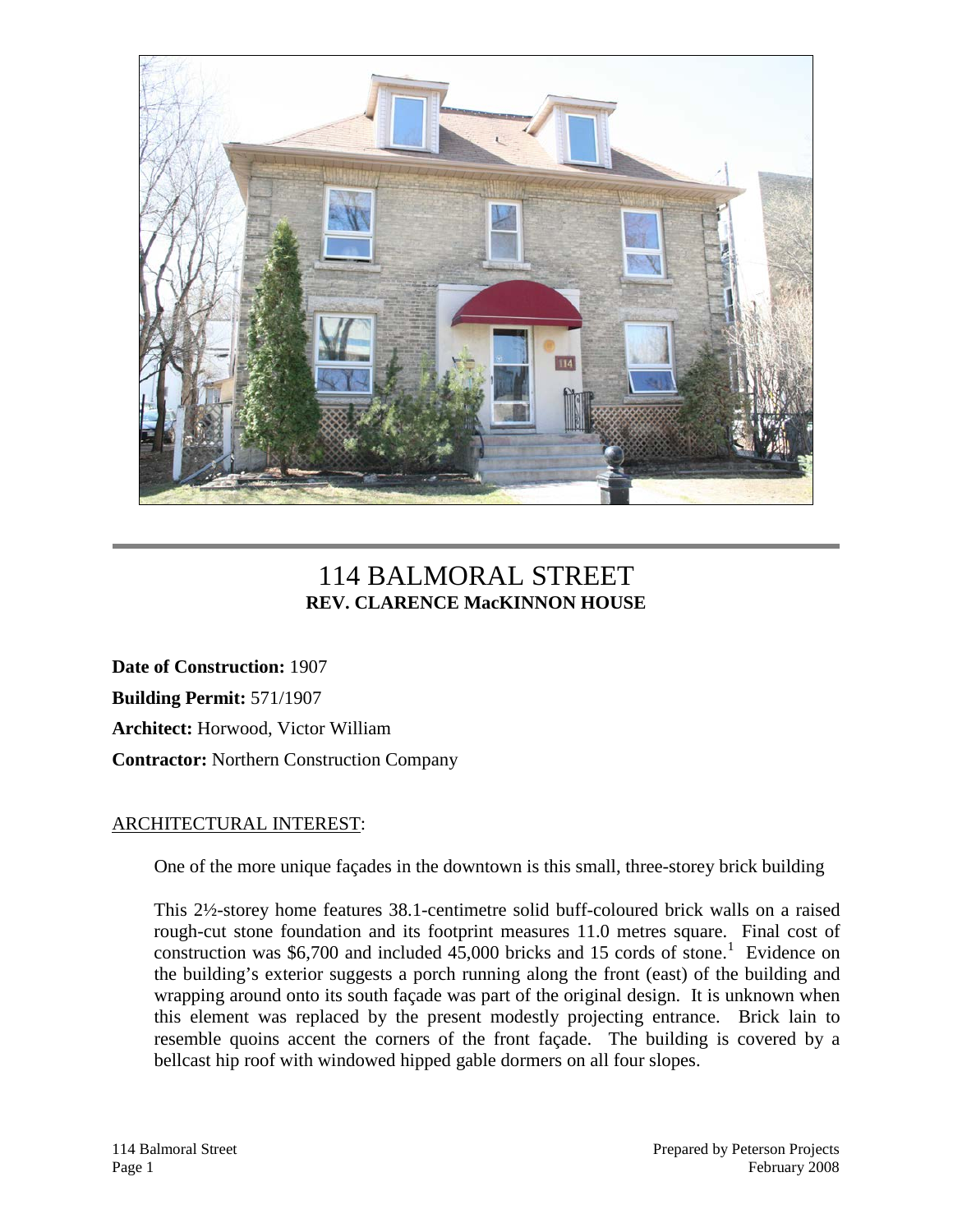

Front (east) and south façades, 2007

The south and north façades are plain, with window openings on both floors at the rear. The rear elevation includes a one-storey brick addition.

Stylistically, this home is a reduced example of a foursquare style residence, as seen in its rectangular form, cubic, symmetrical massing and simple, uncluttered detailing. The style was very popular throughout North America and its popularity was heightened by its inclusion in virtually all published residential pattern books of the early  $20<sup>th</sup>$  century.

Architect V.W. Horwood was born in Frome, Somersetshire, England on February 27, 1878 and came to Canada in 1884, settling with his family in Prescott, Ontario. Horwood's father, a stained glass artist, is credited for having installed the decorative glass in the House of Commons Building in Ottawa. Victor Horwood studied art in New York City, after which he worked in Ottawa in a local architectural firm. In 1904, he came to Winnipeg and set up his private practice. A partial list of his better known local work includes St. Boniface City Hall, 219 Provencher Boulevard (1905, Grade II), Moxam Court, 280 River Avenue (1907), Waldron Court Apartments, 544 Broadway (1909, demolished 1979) and the C.D. Stovel House, 6 Ruskin Row (1910).

In 1911, he was appointed assistant to the provincial architect, Samuel Hooper, and assumed the head position upon Hooper's death only a few months later. As the province's chief architect, Horwood controlled the office during one of its most productive periods and oversaw the construction of some of Manitoba's most spectacular buildings including Brandon's Normal School (1912-1913), Stonewall's Town Hall (1912-1913), Agricultural College, Fort Garry Campus (1913) and Winnipeg's Law Courts (1916).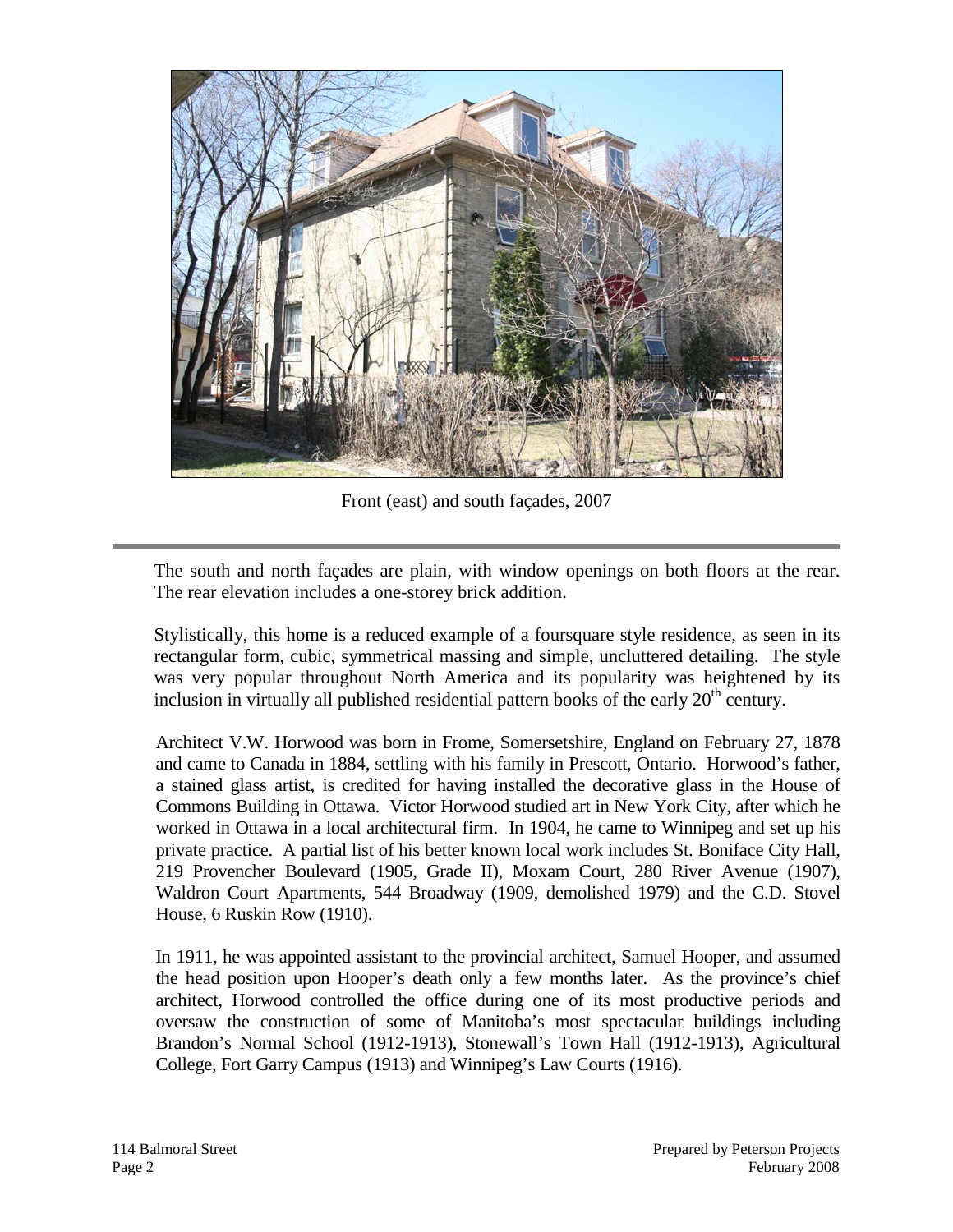

Front (east) and north façades, 2007

As with the early St. Boniface City Hall, Horwood became embroiled in controversy over his role in the Legislative Building scandal. It was Horwood's suggested changes to the structure's foundation in 1913 that allowed contractors to embezzle from the government. Subsequent Royal Commission hearings and court proceedings determined that Horwood had not only known about the illegal activities, but had perjured himself as part of an early coverup attempt. Horwood, however, bargained with the courts and was not charged in return for testimony that placed the blame on Premier Rodmond Roblin and three of his cabinet ministers. After the affair, Horwood was dismissed as provincial architect. Horwood has received 20 points from the Historical Buildings Committee.

#### HISTORICAL INTEREST:

Reverend Clarence MacKinnon, pastor at Westminster Presbyterian Church (then on Notre Dame Avenue), was the original owner of this home. MacKinnon (also spelt McKinnon), was born in Hopewell, Picton County, Nova Scotia in 1868. He obtained an M.A. degree from the University of Edinburgh, Scotland in 1889 and five years later took his bachelor of divinity from Free Church College. In 1902 he accepted a position at St. Andrews Church, Sydney, Nova Scotia and three years later came west as the pastor of Westminster Presbyterian Church in Winnipeg. In September 1909, MacKinnon accepted the position of principal at the Presbyterian Theological College in Halifax, Nova Scotia, maintaining his ownership of the Balmoral Street home until  $1910<sup>2</sup>$  $1910<sup>2</sup>$  $1910<sup>2</sup>$ 

Next to own the home was Daniel Smith, an architect who had come to the city in 1882. Born in Bristol, Quebec in 1840, Smith joined the Dominion Public Works Department in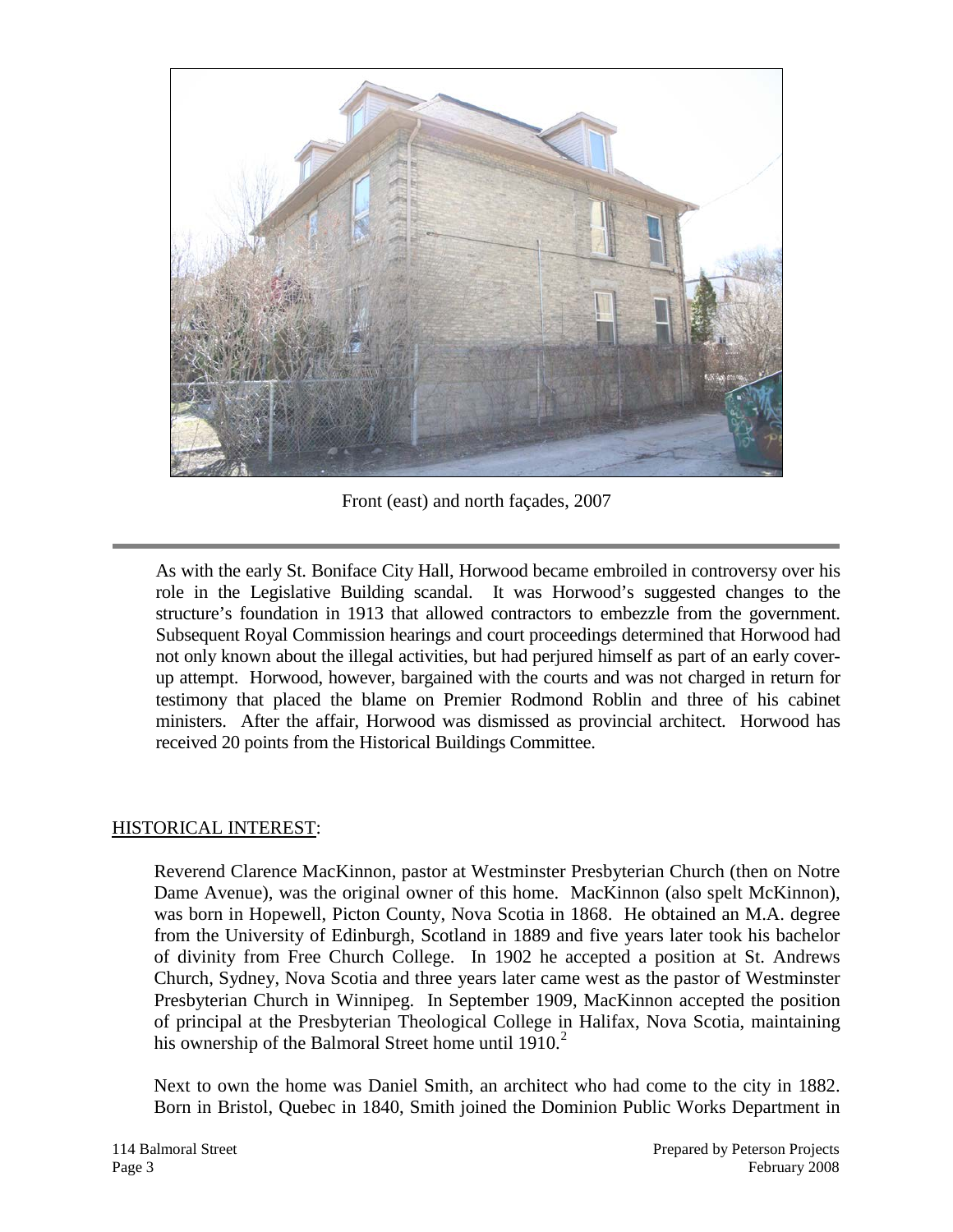

Rear (west) façade, 2007

1878 and came west with the department, ultimately becoming the superintendent of Public Works for Western Canada. He remained in this role until 1900 when he retired and began a private practice. Smith died in his home on Balmoral Street on July 12, 191[3](#page-6-2).<sup>3</sup> Although the Smith family continued to own the home into the 1940s, they had moved out of the building by 1920 and rented it to various families. After several short-term owners, John and Josephine Bobiy bought the house in 1948 and converted it into a boarding house, a fate of many large homes in the downtown. Since this time, the home has had a number of owners using the structure as both a boarding house and a single-family dwelling.[4](#page-6-3)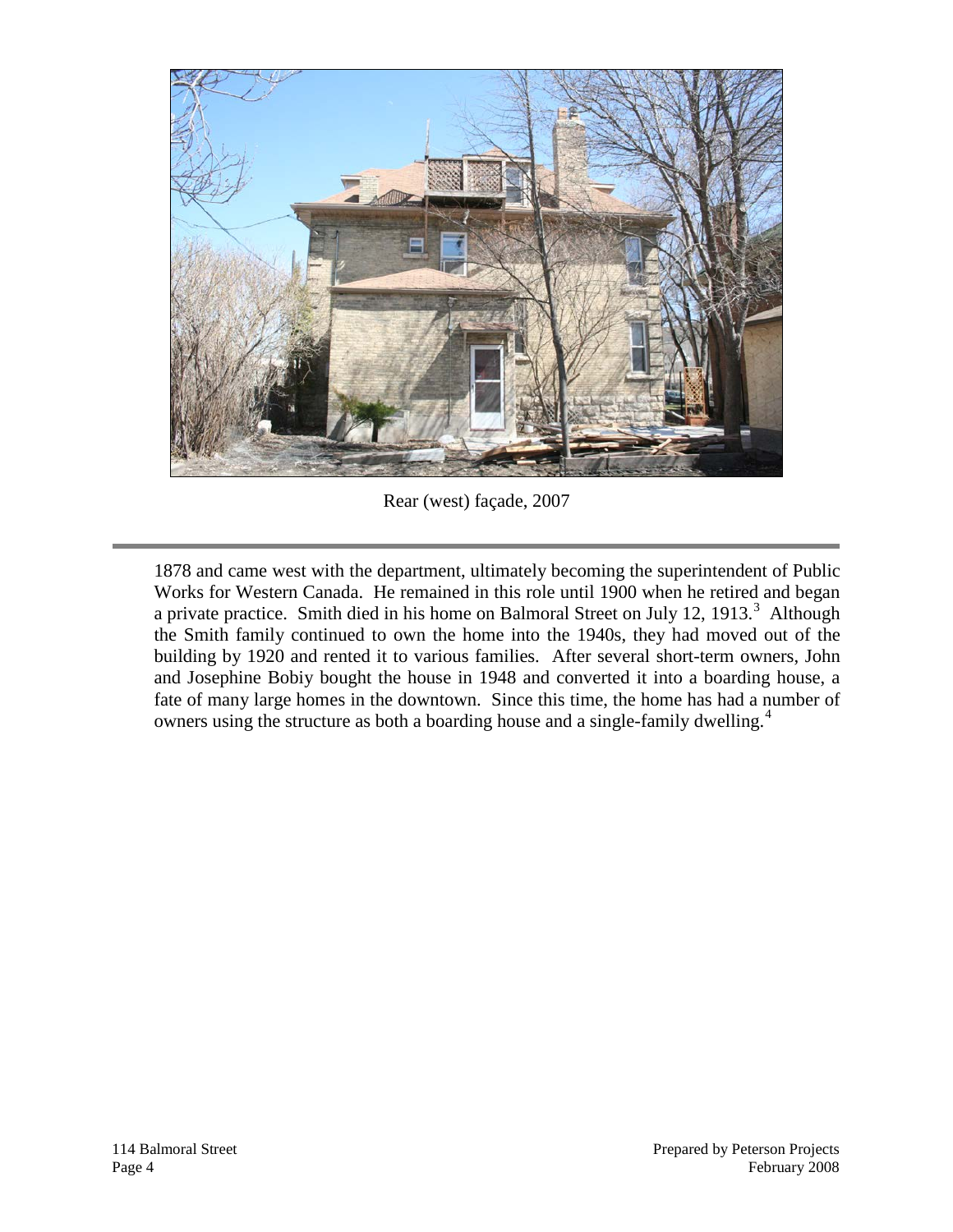

Rear (west) and south façades, 2007

#### RECOMMENDATION TO HISTORICAL BUILDINGS COMMITTEE:

Under the Historical Buildings By-law, this building meets a number of important criteria:

- its historical importance- an example of a single-family dwelling built shortly before World War I ;
- its associations- its original connection to Reverend Clarence MacKinnon, pastor at Westminster Presbyterian Church;
- its design- a reduced example of a foursquare style residence;
- its architect- V.W. Horwood was a respected and important practitioner;
- its location- contributes greatly to its extensive historic streetscape; and
- its integrity- its main façades continue to display many of their original elements and design.